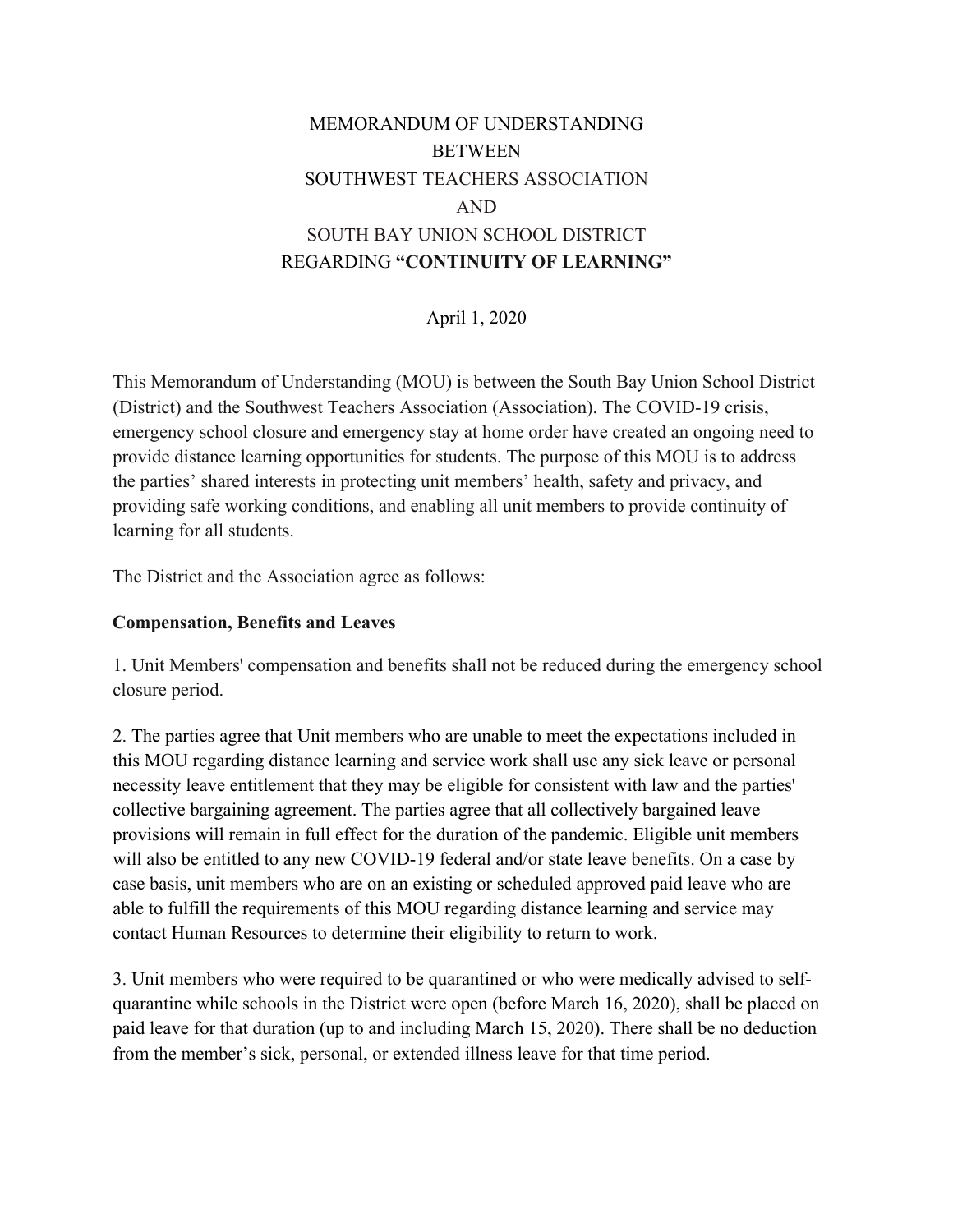#### **Safety**

4. All closed schools, including all classrooms, bathrooms, and other work spaces, will be appropriately cleaned and sanitized before any unit member returns.

5. For health and safety reasons, unit members may not return to worksites during the closure period without express approval by the Superintendent or designee.

## **Closures**

6. Unit members will be notified by email and or phone about any school closures, including any decisions to extend school closures once they commence.

7. Unit members shall not be directed or required to report to their worksite while their worksite is closed due to public health orders.

8. Upon State/County/District determining schools are safe to reopen, the District shall provide at least 24 hours notice to all unit members to return to work in order to prepare for the return of students. Unit members who have extenuating circumstances may, on a case by case basis, be provided an additional 24 hours to return to work. When schools are to reopen, unit members will be provided one full day to be used for individual classroom preparation prior to the return of students free from professional development. Any staff meeting occurring on this day will be not more than sixty (60) minutes.

### **Continuity of Learning**

9. The District and SWTA recognize the importance of maintaining safe learning opportunities for the benefit of the students and communities served by the District and its teachers and staff. For the purpose of this MOU, "distance learning" means instruction in which the student and instructor are in different locations. Distance Learning may include interacting through the use of computer and communications technology, as well as delivering instruction and check-in time with their teacher. Distance learning may include video or audio instruction in which the primary mode of communication between the student and instructor is on-line interaction, instructional television, video, telecourses, or other instruction that relies on computer or communications technology. It may also include the use of print materials incorporating assignments that are the subject of written or oral feedback. Distance learning activities provided to students will include continuity of learning opportunities including but not limited to enrichment, engagement and review.

10. The Parties recognize that SWTA members are certain to be impacted in their professional and personal lives. In an effort to alleviate those impacts, the District wishes to allow teachers and students to engage in a unique education delivery model (Distance Learning) that will provide unit members an alternative method of delivering instruction that does not require them to physically report to work and ensure that students are able to continue learning.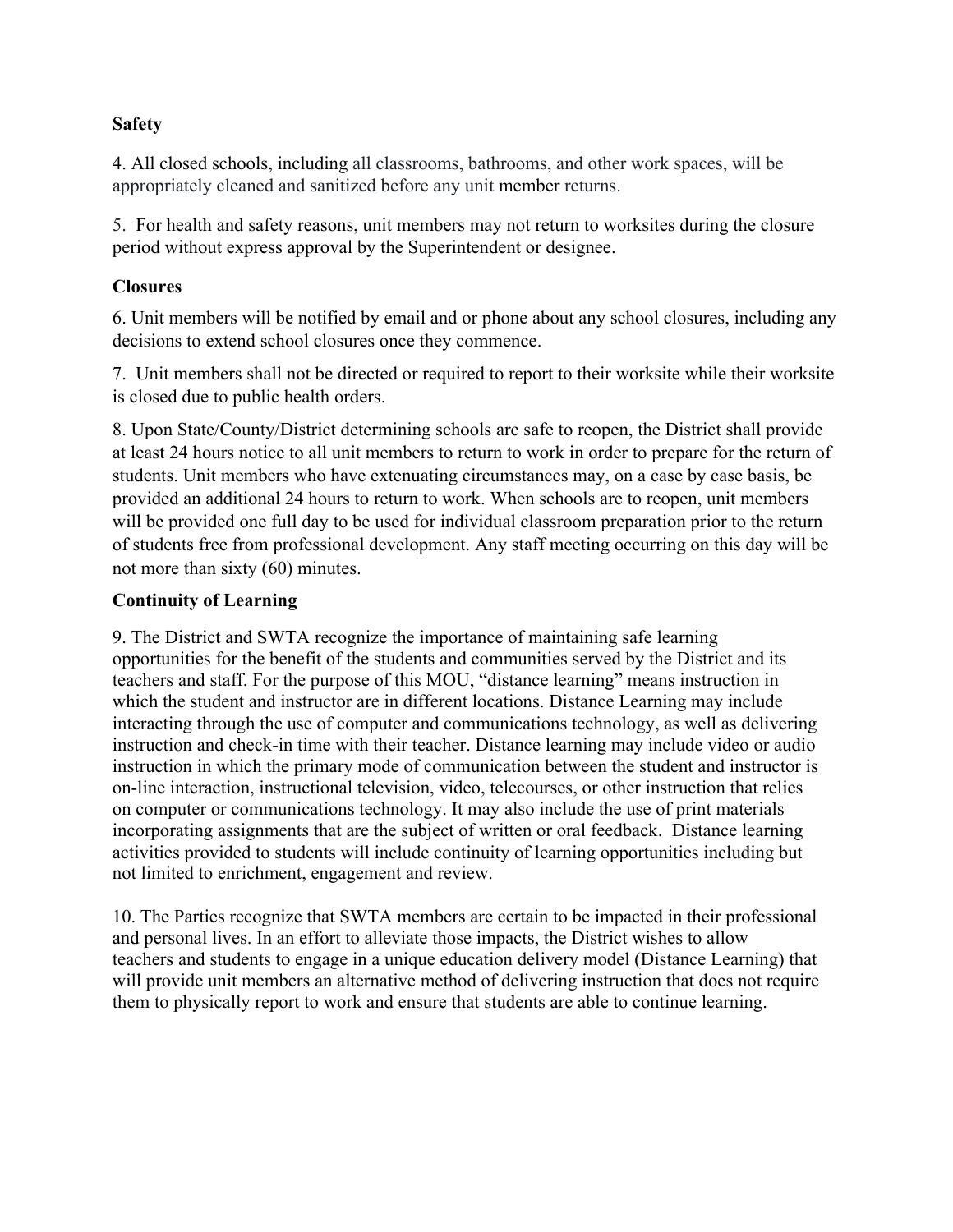- 11. April 6 10: Planning and Preparation
	- a. Unit members may pick up laptops, instructional materials, etc. from the work site as needed. A schedule will be established for each site to follow, ensuring compliance with the health and safety guidelines. For the duration of the school closure period, unit members will not be responsible for unintentional damage to their district laptop.
	- b. Unit members will have time to plan educational opportunities and/or check-ins with students. The District technology department will be available during normal working hours to provide support and assistance throughout the duration of the school closures.
	- c. The District shall provide distance learning professional development for members to participate in at their own discretion.
	- d. The District will provide appropriate professional development and training on the platforms that they may use to engage with students online during the school closures (Google Suite, Google Classroom, Google Hangouts, Google Drive, Seesaw, etc.).

12. Beginning April 13- TBD

- a. To the best of their ability, unit members will provide flexible educational opportunities through Distance Learning.
- b. Traditional grading expectations are suspended during this closure period, except as otherwise required by law or governmental order. This aligns with the State Superintendent of Public Instructions' (SSPI) recent statements that assessments should not be used during this time as a summative measure, but rather as a formative measure to gauge instruction and areas where students may need support. Following further guidance from the California Department of Education (CDE), SSPI, or Governor, the parties will meet again to determine additional options for grading to ensure equity.
- c. Unit members shall use their professional discretion when providing distance learning opportunities and shall not be required to submit lesson plans. Requests for documentation or other evidence of learning opportunities provided to students shall not be required absent reasonable cause that the unit member is not engaging in distance learning to the best of their ability, or to monitor student participation or as required by law.
- d. Unit members shall make every effort to check their emails for updates daily and respond, if a response is necessary, in a timely manner.
- e. Unit members will regularly communicate with and be available to students, parents and guardians. Staff will attempt to maintain a 24-hour response time regarding student and parent inquiries.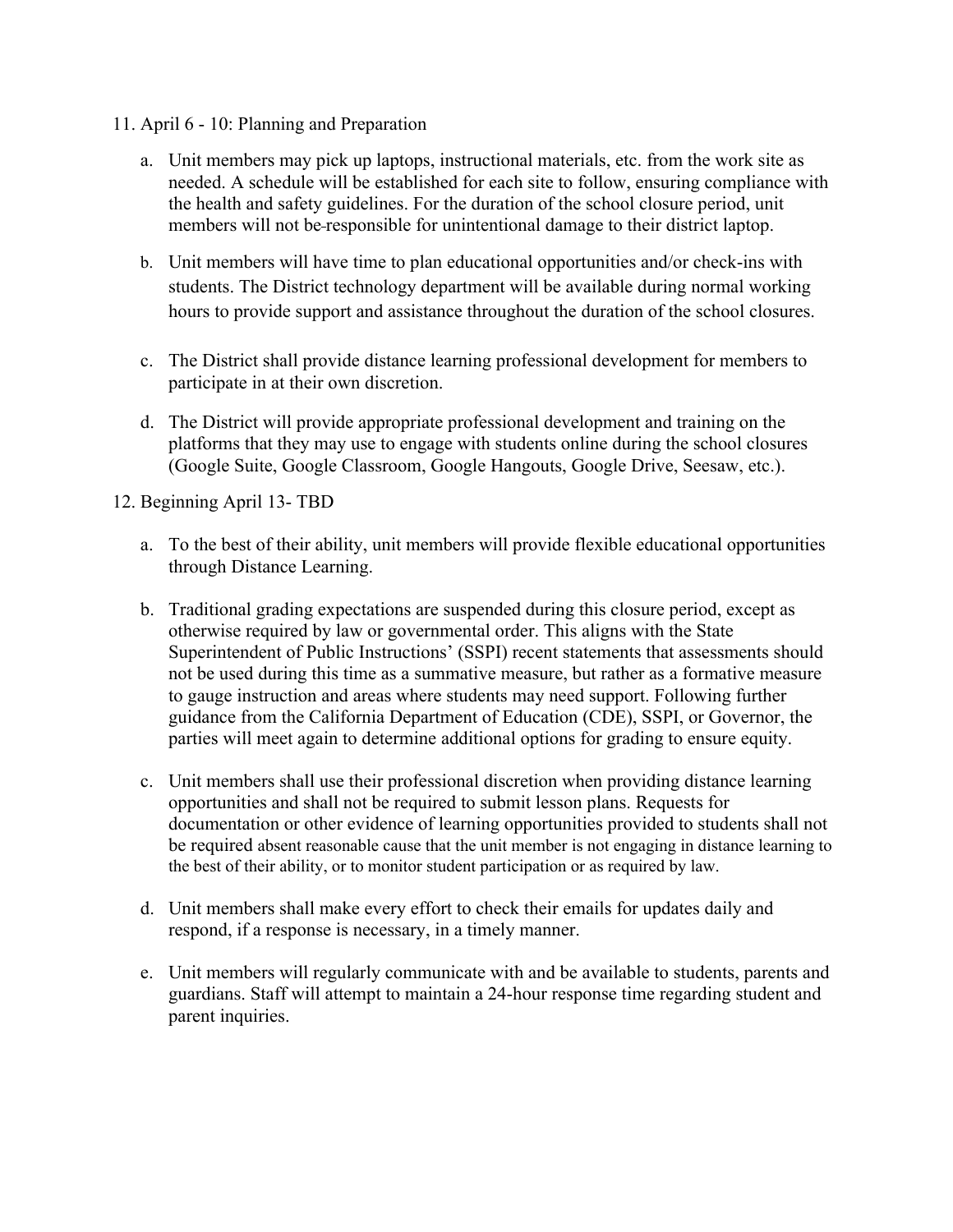- f. All unit members who do not have a class roster (including but not limited to STEM/VAPA, Education Specialist (RSP), Psychologists, Social Workers, TOSAs, SLPs, Impact Teachers, Nurses, etc.) shall provide support to students, families, and classroom teachers which may include providing lessons, activities, or other support which is consistent with regular assignments and job descriptions.
- g. Any curriculum resources or lessons provided by the District should be considered the baseline (or a starting point for instruction during this period of distance learning). In addition to District provided curriculum, unit members may use supplemental instructional platforms of their choice for Distance Learning subject to CIPA and SB 1177 requirements.
- h. Unit members may collaborate with their colleagues to plan and deliver the lessons. Recognizing this unique situation, the time and manner of collaboration will not be determined by District or site administration.
- i. Bargaining unit members will be expected to provide instruction, resources, and support to students through distance learning. In most cases, employees will complete their distance learning responsibilities during the hours defined in the parties' CBA; however, considering the personal challenges presented by the COVID-19 pandemic (e.g., members' own childcare concerns/needs), bargaining unit members shall not be required to maintain a set daily schedule throughout the emergency school closure.
- j. The coursework provided to students shall have the intention of promoting continuity of learning while students are not in school. The pace of instruction shall be at the discretion of the teacher based on the needs of the students.
- k. Teachers will not be required to be recorded during distance learning over their objection, pursuant to Education Code Section 51512 (if applicable).
- l. Teachers and staff who do not have the technology needed for distance learning shall inform the District, and the District and unit member shall work together to find a solution which does not adversely impact the unit member. Unit members may request additional training for the purposes of distance learning.
- m. The District shall provide students and families with a direct access (email) to the technology department for any technology support and or questions with troubleshooting any of the platforms.
- n. The parties agree to confer regularly, and negotiate where appropriate, to address implementing guidance from the California Department of Education as well as the Federal Department of Education in order to provide equitable and appropriate education for our students with special needs.
	- i. Special Education Teachers will, to the best of their ability, accommodate and/or adapt lessons to meet the needs of students' IEPs.